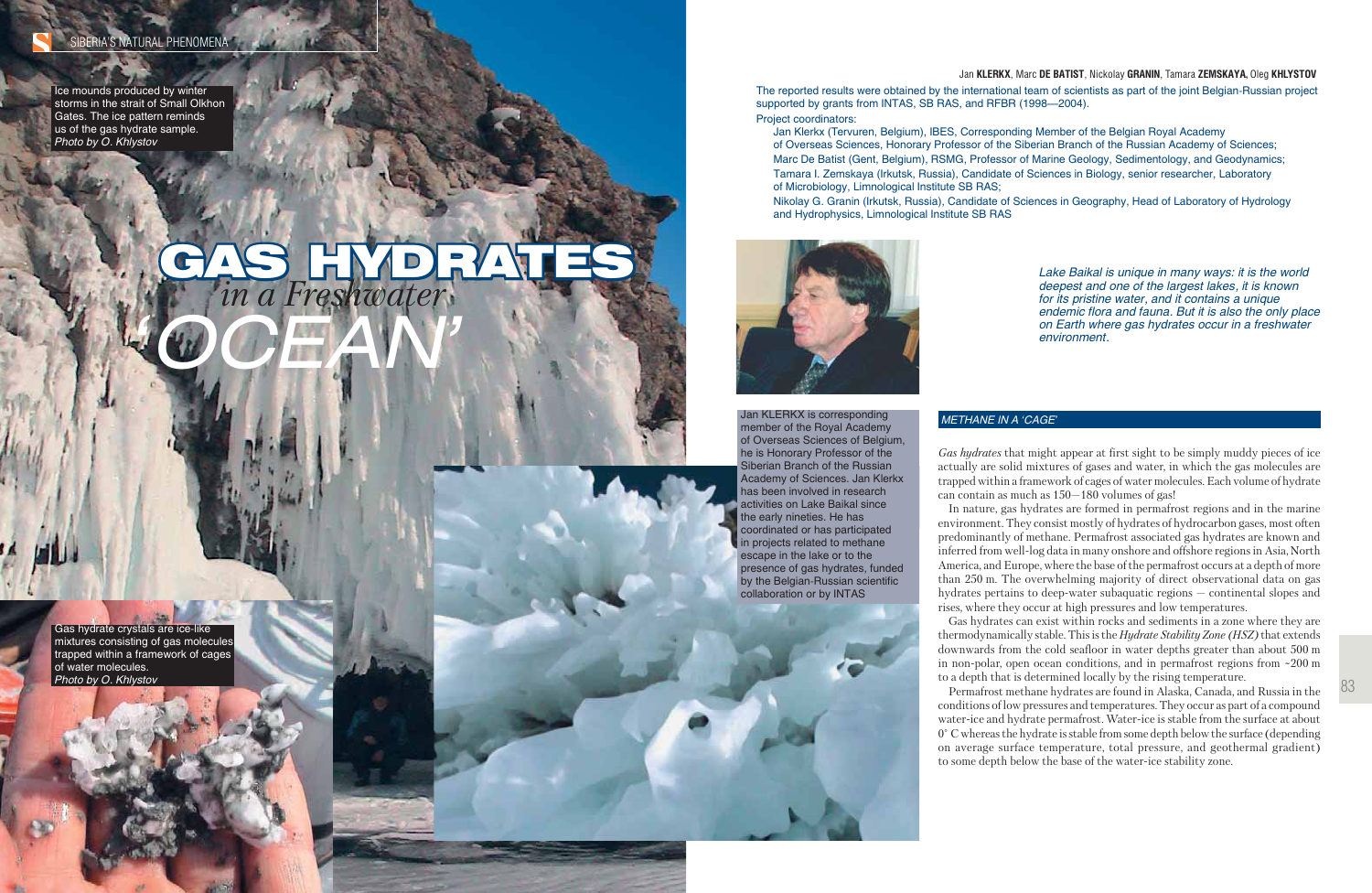PT conditions of the Hydrate Stability Zone (HSZ). Gas hydrates can exist within rocks and sediments in a zone where they are thermodynamically stable. This is the Hydrate Stability Zone **Estimated thickness of sediments inferred to contain** 

*The overwhelming majority of direct observational data on gas hydrates pertains to deepwater subaquatic regions of land-locked and marginal seas where they exist at high pressures and low temperatures*

### *THE EVIL OR THE GOOD?*

Increased attention is paid nowadays to natural methane hydrates for environmental and economic reasons.

First, hydrates containing enormous amounts of methane store the so-called 'greenhouse' gas which can cause a global change of climate. Methane is 21 times more efficient as a greenhouse gas than carbon dioxide. Hydrates exist in nature at the limits of their phase stability, and even minor changes in temperature or pressure are sufficient for their irreversible decomposition. Voluminous methane release can result in acceleration of global rise of the Earth's temperature by 10 to 100 times, which would lead to further decomposition of natural hydrates. Arctic regions and adjoining areas, rich in gas hydrates deposits, are regions at great danger.

Yet this is not the only threat posed by gas hydrates. Their destabilization on continental margins, triggered by changes in bottom-water temperature or by a sealevel-induced decrease in hydrostatic pressure, may initiate submarine landslides, which in their turn may cause tsunamis and catastrophic flooding of the coastal areas. Gas hydrates are thus a submarine source of geohazard, though the process by which they generate underwater landslides remains little understood.







Every cloud has a silver lining. Being a carbon store, gas hydrates are a source of fossil fuel: The total amount of methane occurring in hydrated form is estimated to exceed 1019 g of methane carbon, which is more than the total amount of all other known sources of organic carbon. For this reason, gas hydrates are seriously considered as an alternative energy resource for the future, i. e. industrial exploitation of gas hydrate deposits in the oceans is expected in the coming decades.



gas hydrates in Lake Baikal

#### *DISCOVERIES ON BAIKAL*

During the last decades, occurrences of gas hydrates in the marine environment were found in many places in all oceans of the world, which attracted also the attention of geophysicists and geologists who were studying the bottom sediments of the freshwater ocean of Lake Baikal.

As already noted, gas hydrates can form in marine or lacustrine bottom sediments when several conditions are fulfilled: the sediments have to contain a sufficient amount of gas and water; they have to be submitted to relatively high pressure conditions and low temperatures, which means water depths of more than 500 or even 700 to 800 meters. These conditions exist in the deeper parts of Lake Baikal. A sufficient content in methane can be expected particularly where river input is important, such as around the Selenga delta. Rivers transport considerable amounts of organic matter that is deposited on the bottom and buried in the sediments to transform into methane.

Indirect evidence for the occurrence of gas hydrates in marine or lacustrine sediments can be obtained from the analysis of seismic reflection profiles. As a matter of fact, due to contrast in physical properties between the hydratebearing sediments and the underlying sediments containing gas without hydrates, a particular reflector appears on seismic profiles at the base of the gas hydrate stability zone, which is called *Bottom Simulating Reflector (BSR)*.

During a Russian-American seismic campaign for the intensive investigation of the bottom sediments of Lake Baikal, between 1989 and 1992, Alexander Golmshtok noticed the presence of such a Bottom Simulating Reflector over large areas north and south of the Selenga delta.

Flares of sub-ice natural gas in the region of the Selenga Delta. *Photo by O. Khlystov*





 $57^{\circ}$ 

### SIBERIA'S NATURAL PHENOMENA

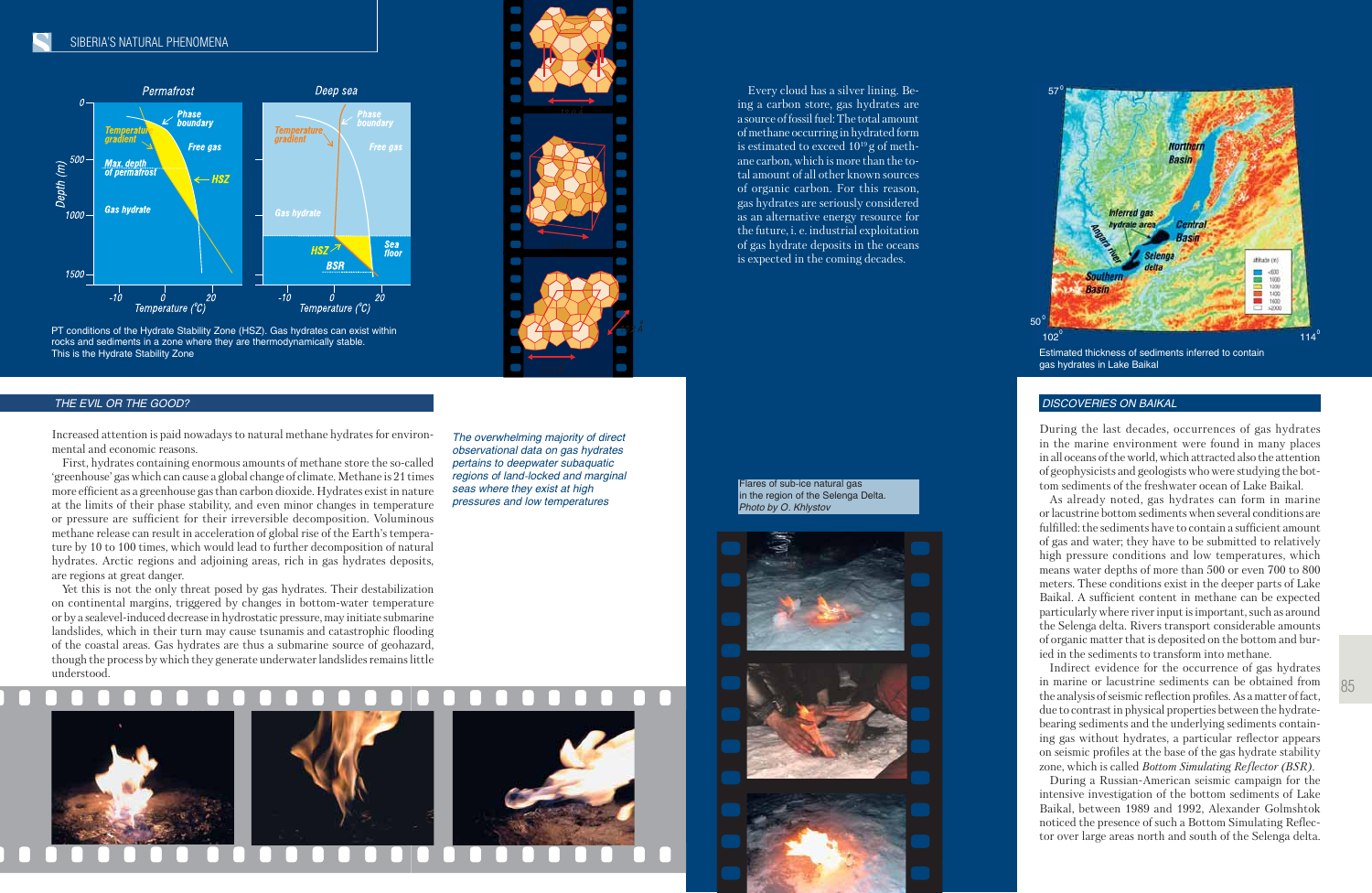Estimated thickness of gas hydrate layer above BSR (yellow) observed in the area around the Selenga River delta at water depths exceeding 580 m, i.e. on the deeper delta slope and the generally flat basin floors of the adjacent sub-basins. Black lines delineate faults, asterisk marks the place where gas hydrates were recovered by gravity coring in 1997 (BDP-97).

*The inset shows acoustic profiles of 1997 (violet) and the area of high-resolution deep-tow side-scan sonar sounding (light-yellow); violet points are heat flow stations*

*CBB — Central Baikal Basin SBB — Southern Baikal Basin*



A high-resolution deep-tow sidescan sonar mosaic shows four large morphological anomalies at the lake floor named Malenki, Bolshoy, Stari, and Malyutka.

Their bathymetry has been mapped in detail by single-beam echosounding. These anomalies, which correspond to mud volcanoes, are quite irregular in shape and measure up to 800 m across and 200 m high (INTAS project, engineering performance by Sonic group, VNII Okeanologiya, St. Petersburg)

#### *FROM BELGIUM AND ST. PETERSBURG OFF TO BAIKAL*

The curiosity of the scientists who were investigating the Baikal sediments was attracted by a particular feature of the BSR. Alexander Golmshtok already had noticed that the BSR on the seismic profiles, instead of having a regular pattern and mimicking the lake floor as it is usually the case, exhibited an irregular behaviour. It appeared disrupted along the faults, which made him suppose that the gas hydrate layer was locally discontinuous in places where gas hydrates were destabilized, resulting in methane eruption on the lake floor.

This was the reason to initiate a campaign of high-resolution seismic investigation of the bottom sediments, coupled with side-scan profiling, in order to image the morphology of the lake floor. This initiative was supported by a project of the Russian-Belgian scientific cooperation and by INTAS. leadership of Professor Marc De Batist of the University of Gent (Belgium), during the summer of 1999, defined all details of the BSR in the Southern Baikal Basin, south of the Selenga delta, and evidenced well-marked zones of disruption of the gas-hydrate layer along faults, and also vertical gas channels that developed along the faults and extend up to the lake floor. The side-scan sonar image of the lake floor recorded by the specialists of VNII Okeangeologia (St. Petersburg) revealed a series of gas venting structures on the lake floor, which resembled small mud volcanoes. These structures, with a width close to 2 km, are parallel to a fault zone, at a water depth of about 1350 metres.



### *'FIZZY DRINK' OF VOLCANOES' MAKING*

Mud volcanoes are morphological structures on the sea floor that resemble igneous volcanoes. They are formed by the expulsion on the sea floor of water, gas, and mud from the underlying sedimentary sequence, when pressure builds up at depth. During eruptive phases, and even during periods of quiescence, these mud volcanoes can release large amounts of fluids and gas. Often they occur in tectonically active zones but can also occur in zones where the sediment accumulation rates are high. Mud volcanoes are particularly abundant in and around the Black Sea and the Caspian Sea.



Surprisingly, echosounding records over mud volcanoes in Lake Baikal showed a plume of about 25 metres in the water, escaping from the venting sites. Chemistry analysis of water in these plumes indeed confirmed an increased content of methane. The discovery of the active venting structures on the lake floor allowed us to suppose that concentrations of near-bottom gas hydrates might be present within the mud volcanoes, as is the case in many mud volcanoes such as in the Black Sea.



Methane hydrate from the Southern basin of Lake Baikal. *Photo by A. Egorov*

Gas bubbling on the surface of the lake tracing gas flares that rise from the lake floor*. Photo by N. Granin*



**Contact Contact** 

*Mud volcanoes resemble igneous volcanoes. Discovering this affinity requires being armed with special equipment or going down into water depths where liquid and gas plumes originate to rise as high as 25 m and to show up as bubbling on the water surface*

Seismic section across the Southern Baikal Basin showing irregularities of the BSR, its updoming and disruption. The section across the Stari and Malyutka venting sites is detailed (INTAS project, RSMG, Marc de Batist)



It was the very first indication that

gas hydrates could be present in Lake Baikal. In 1997, the first samples of gas hydrates were recovered during the Baikal Drilling Project deep drilling experiment under the leadership of Academician Mikhail Kuzmin, Director of the Institute of Geochemistry in Irkutsk. Layers of gas hydrates were sampled at the depths of 120 and 160 meters under the lake floor. By this discovery it was consequently confirmed that gas hydrates effectively exist within the lake sediments.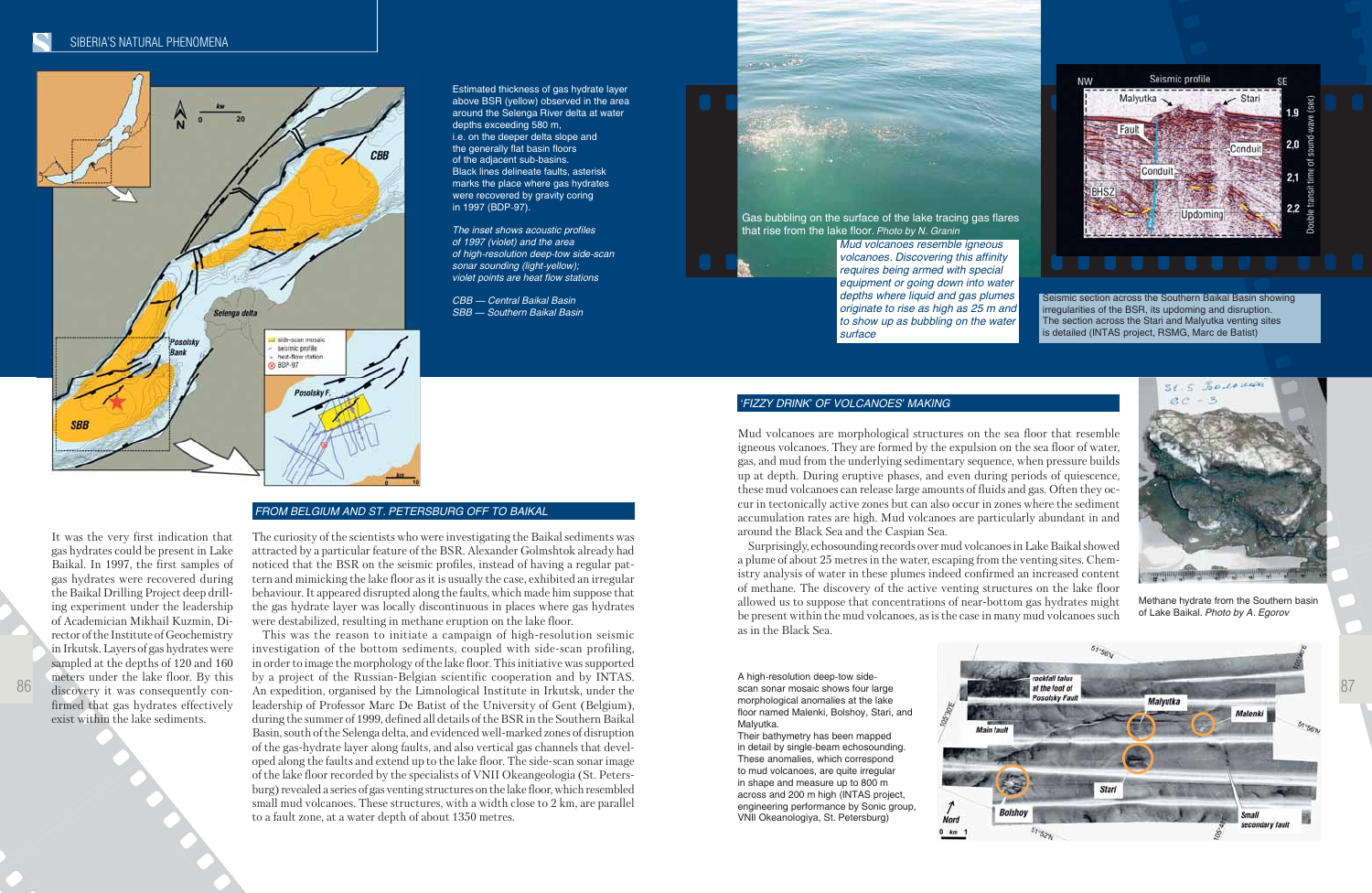*The poetic term FLUID (fluidus in Latin means flowing) used by geologists refers to mobile liquid and gaseous components of magma or gas-saturated solutions that circulate deep in the Earth's subsurface*

The term 'near-bottom gas hydrates' refers to gas hydrates that deposit in the uppermost sedimentary layers. For a correct positioning exactly above the venting sites, shallow gravity sediment coring was performed from the ice in winter 2000 during an expedition organized by the Limnological Institute in Irkutsk, led by Jan Klerkx.

In one of the mud volcanoes, a gas hydrate layer about 10 cm thick, composed of large crystals with a size reaching 7 cm, was recovered from a depth of 15 to 40 cm under the lake floor. In many other places, the structure of the sediment, the high content in gases within the cores, and the thermal properties of the sediment led to assume the presence of fine-grained gas hydrates that unfortunately decomposed during the core recovery to the surface.

> However, long-term records of the physical parameters of the water column clearly demonstrate the presence of an anomalous mixed deepwater layer in the Southern Baikal Basin, which is characterized by a temperature increase with depth. Water samples from this layer sometimes show elevated methane and  $-$  even more rarely  $-$  slightly

The sediments on the bottom of Lake Baikal consist typically of gray diatom-rich silts alternating with turbidites. In the vicinity of the mud volcanoes, the diatomrich layer contains diatom species that lived about 3 m. y. BP and have been extinct for a long time. In the normal sedimentary succession of the Southern Baikal Basin, the horizon containing these diatoms should occur at a depth of approximately 300 meters. As it is common in mud volcanoes that the fluids originate deep in the sediments and carry material from that depth with them during eruptions, it is not unusual to find diatoms from a depth of 300 meters that have been transported to the surface along the feeding channels of the mud volcanoes.

#### *METHANE AND THE QUALITY OF BAIKAL WATER*

As it is evidenced that methane is introduced in the Baikal water from the bottom sediments in the venting sites, the question arises what is the effect of this methane on the quality and the structure of the Baikal water?



During recent years the methane content of the water has been intensely investigated. Near the bottom only a slight increase in methane content has been noticed in the vicinity of the seep areas. However, the highest methane content has been measured in the upper water layers (25–50 m). Also the geographical distribution of methane in the upper layers clearly relates the major methane input in the lake to inflowing rivers. From the chemical point of view, the methane originating from bottom seepages is clearly subordinated to methane from surface sources.

lower oxygen concentrations. The layer is attributed to mixing caused by methane release on the lake floor. Consequently, although not consistently affecting the chemistry of the water column, the methane can affect its physical structure.

The ongoing studies on Lake Baikal, detailing the morphological features of the lake bottom and analysing the structure of the subbottom sediments by different remote techniques, confirm now that the venting structures that were discovered in 1999 in the Southern Baikal Basin are not unique. New sites of destabilisation of the gas-hydrate layer, new venting sites and new venting structures have also been discovered in the Central Baikal Basin. Thus, large areas of the Central and Southern Baikal Basins contain methane hydrates in the upper section of the sedimentary fill.

Acoustic image of methane gas flares in Lake Baikal ejected into the water from bottom sediments. *Echosounding record by N. G. Granin*

*Information on gas escape in Lake Baikal has been collected for about one hundred and fifty years. The very first travellers who visited Lake Baikal already mentioned the existence of gas seepage in Lake Baikal. In 1868, a special expedition was organised to study this phenomenon. In the beginning of the 20th century, a more detailed description was given by before the complete ice break, naked places appear, which are called 'ice steamthroughs' by the inhabitants; they are formed, in their opinion, due to the influence of warm underwater springs. Just after the freezing of the lake, when the ice is still very thin, large gas bubbles are gathering under the ice in the places where the ice steamthroughs will develop in the future.* 



continued on page 91

Shallow gravity sediment cores were retrieved from the ice above the venting sites during the winter trip of 2000 organized by the Limnological Institute in Irkutsk. *Photo by N. G. Granin*



#### *BAIKAL IS UNIQUE IN ALL WAYS*

One fundamental question however remains. Why does the gas-hydrate layer, which is stable in the major part of the oceanic environment, become unstable in Lake Baikal? And why does it result in methane release at the lake floor?

Several processes may be invoked for explaining the destabilisation of the gas-hydrate zone, the dissociation of gas hydrates and the upward channelling of fluids: high sediment accumulation rate, tectonic uplift, fluid flow, local extension or slumping.

When the sedimentary section is rapidly thickening by sedimentation, the base of the gas hydrate stability zone shifts upward whereby the lowermost gas hydrates become destabilized. The area around the Selenga delta is the site of major input

 $Pre(a)$   $\longrightarrow$   $\longrightarrow$   $\longrightarrow$   $\longrightarrow$   $\longrightarrow$ 

## **UBBECTIA** ВОСТОЧНО-СИБИРСКАГО ОТДЕЛА *MMПЕРАТОРСКАГО Русскаго*

\*\*\*\*\*\*\*\*\*\*\*\*\*\*\*\*\*\*\*\*\*\*\*\*\*\*\*\*\*\*\*\*\*\*

TEOTPAФHUECKATO

**SERVICIAL CAR** подъ редакціею правителя дель. **COMPOSITION** 

### TOM **b** XXIII.

 $\mathcal{N}$  4. milled in

**COAEPHAHIE:** 

Crp. 1

49

В. А. Обручевъ. Наши силдения бъ образовании вигарского и Зайкальскаго льда (Unsere Kenntnisse uber d. Bildnug der Einde-<br>cke d. Angara u d. Baikalsees v.<br>W. Obrutscheff)

Я. П. Прейнъ Къ попросу о Trapa natans un Cabupu (Zar<br>Frage aber das Verschwinden d. Trapa patans in Sibirien v. J.

Смись. Ю. Д. Талько-Гринцевињ. Задачи современной анtigen antrophologie v. I. Talko-<br>Grinzewitsch) . 53

Crp.

Действія В. С. Отдела (См. а оборотъ).

(Sitzungsberichte d. Ost.-Sibischen Section v. 20 mai d. bis Nowember d. 1891 j.) (crp. 17-86)